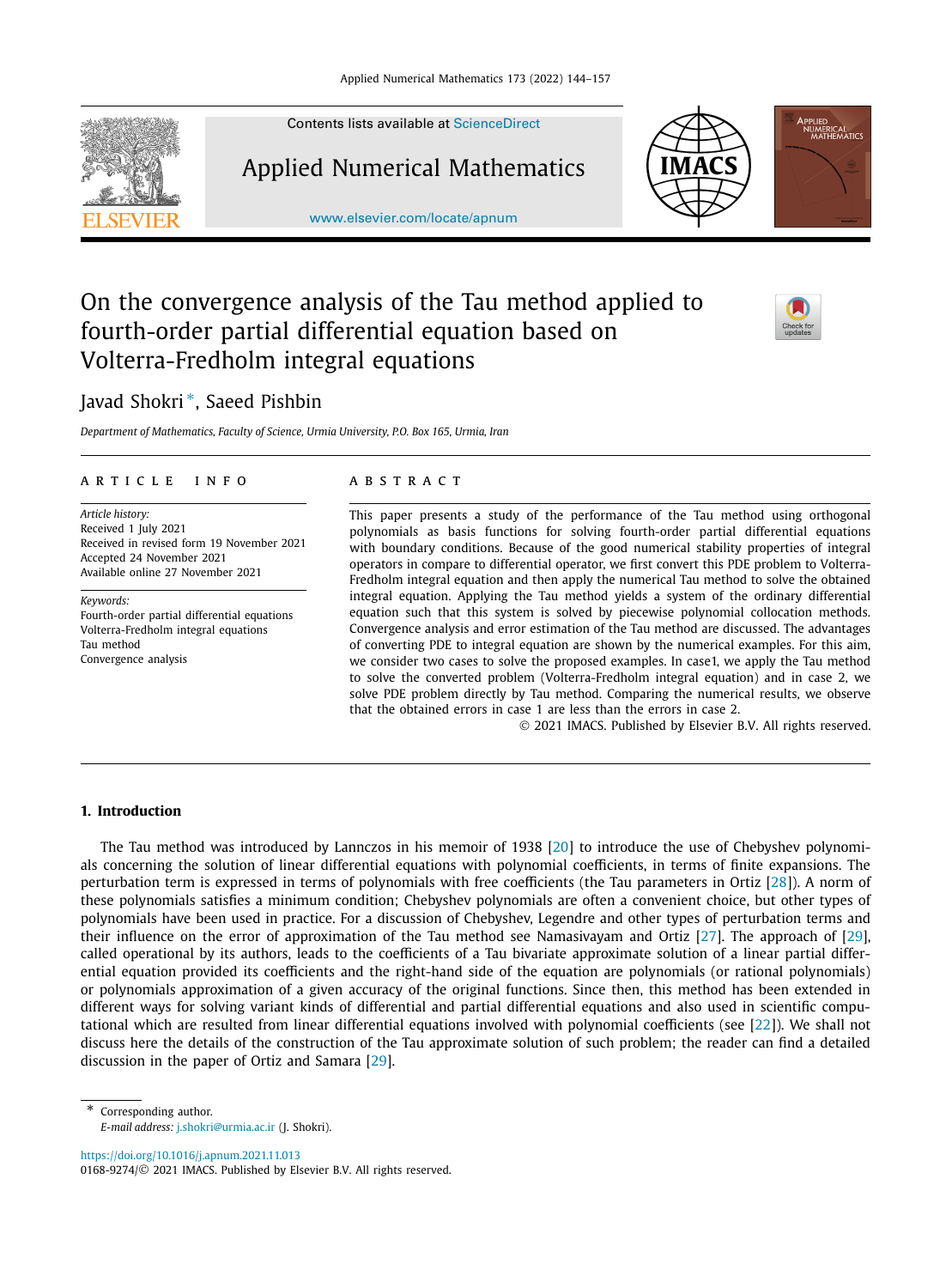<span id="page-1-0"></span>The Tau method has found extensive application in recent years presented in different kinds of numerical solutions of ordinary differential equations (ODEs) (see [\[10,11,13–16](#page-12-0)[,29](#page-13-0)]) and in for the case of numerical solution of partial differential equations (PDEs) (see [[9](#page-12-0)[,30](#page-13-0)[,16,](#page-12-0)[18,25,27](#page-13-0)]). In some papers have been discussed the application of the Chebyshev and Legendre polynomials and their numerical merits in solving ODEs and PDEs numerically (for example, [[7](#page-12-0)[,35](#page-13-0)[,10,11,13](#page-12-0)[–18,20,21,25,29](#page-13-0),[21](#page-13-0)]). In the literature of numerical analysis, there are many fourth-order linear and nonlinear boundary value problems arising in science and engineering which are solved either analytically or numerically [[6,8,](#page-12-0)[19](#page-13-0),[33,34](#page-13-0)]. For this, many authors have attempted to solve the fourth-order boundary value problem (BVP) to obtain high accuracy rapidly by using numerous methods, such as the least square method, finite difference method, Sinc-Galerkin method, and also some other methods using polynomial and non-polynomial spline functions [\[12,](#page-12-0)[31,32\]](#page-13-0).

We are, therefore, motivated to work in this direction of extending the Tau method with arbitrary bases for the solution of the fourth-order boundary value PDE problem in the following form:

$$
\frac{\partial \phi}{\partial t} = \beta_1 \frac{\partial^2 \phi}{\partial x^2} + \beta_2 \frac{\partial^4 \phi}{\partial x^4}, \quad x \in I = [a, b], \ t > 0,
$$
\n<sup>(1)</sup>

with Dirichlet boundary conditions

$$
\phi(x, 0) = f(x), \ \phi(a, t) = g_1(t), \ \phi(b, t) = g_2(t),
$$

and with Neumann boundry conditions

$$
\frac{\partial^2 \phi(a,t)}{\partial x^2} = h_1(t), \ \frac{\partial^2 \phi(b,t)}{\partial x^2} = h_2(t).
$$

In (1), by considering  $\beta_1 = k$  (*k* is the thermal conductivity) and  $\beta_2 = \frac{k\Delta^2 x}{2} \left( \frac{(m+1)}{6} - \alpha (2m+1) \right)$  with  $\alpha = \frac{k\Delta t}{\Delta^2 x}$  where *m* is an integer and  $m\Delta t$  denotes the upper bound on the delay due to comm encounter the following fourth-order boundary value PDE problem

$$
\frac{\partial \phi}{\partial t} = k \frac{\partial^2 \phi}{\partial x^2} + \frac{k \Delta^2 x}{2} \frac{\partial^4 \phi}{\partial x^4} \left( \frac{(m+1)}{6} - \alpha (2m+1) \right),
$$

which appears in physics with the important applications [\[2,3](#page-12-0)[,26](#page-13-0)].

Here, we convert this PDE problem to Volterra-Fredholm integral equation and then apply the numerical Tau method to solve the obtained integral equation.

The outline of the paper is as follows. First, in Section 2, we investigate the structure of the numerical solution of the equation (1) by transforming it into the Volterra-Fredholm integral equation and the spectral Tau method based on orthogonal polynomials is applied for the numerical solution of the fourth-order boundary value problem (1). In Section [3,](#page-5-0) we analyze the convergence of numerical solution which is obtained by Tau method. Some numerical examples are presented in Section [4,](#page-9-0) where the exact solutions are explicitly given. Finally, in section [5](#page-12-0), the conclusion of this work will be presented.

#### **2. Polynomial spectral Tau method**

In this section, we first convert PDE problem (1) to Volterra-Fredholm integral equation. Because of the good numerical stability properties of integral operators in comparison to the differential operator, this converting sometimes may be useful from a numerical point of view. This advantage will be shown by the numerical examples in section [4](#page-9-0). Let consider rewrite (1) as

$$
\frac{\partial^4 \phi}{\partial x^4} = \frac{1}{\beta_2} \frac{\partial \phi}{\partial t} - \frac{\beta_1}{\beta_2} \frac{\partial^2 \phi}{\partial x^2}, \quad x \in I = [a, b], \ t > 0.
$$
\n(2)

We aim is to transform the BVP (2) into a linear Volterra-Fredholm equation. Therefore, we assume that  $\frac{\partial^4 \phi(x,t)}{\partial x^4} = u(x,t)$ . By integrating both sides of the mentioned relation in the interval  $[a, x]$ , we have

$$
\frac{\partial^3 \phi(x,t)}{\partial x^3} = \frac{\partial^3 \phi(a,t)}{\partial x^3} + \int_a^x u(t_1,t)dt_1.
$$
\n(3)

Now, we integrate both sides of the above equation in the interval  $[a, x]$  as

$$
\frac{\partial^2 \phi(x,t)}{\partial x^2} = \frac{\partial^2 \phi(a,t)}{\partial x^2} + (x-a) \frac{\partial^3 \phi(a,t)}{\partial x^3} + \int_a^x \int_a^{t_1} u(t_2,t)dt_2 dt_1
$$
  
= 
$$
\frac{\partial^2 \phi(a,t)}{\partial x^2} + (x-a) \frac{\partial^3 \phi(a,t)}{\partial x^3} + \int_a^x (x-t_1)u(t_1,t)dt_1.
$$
 (4)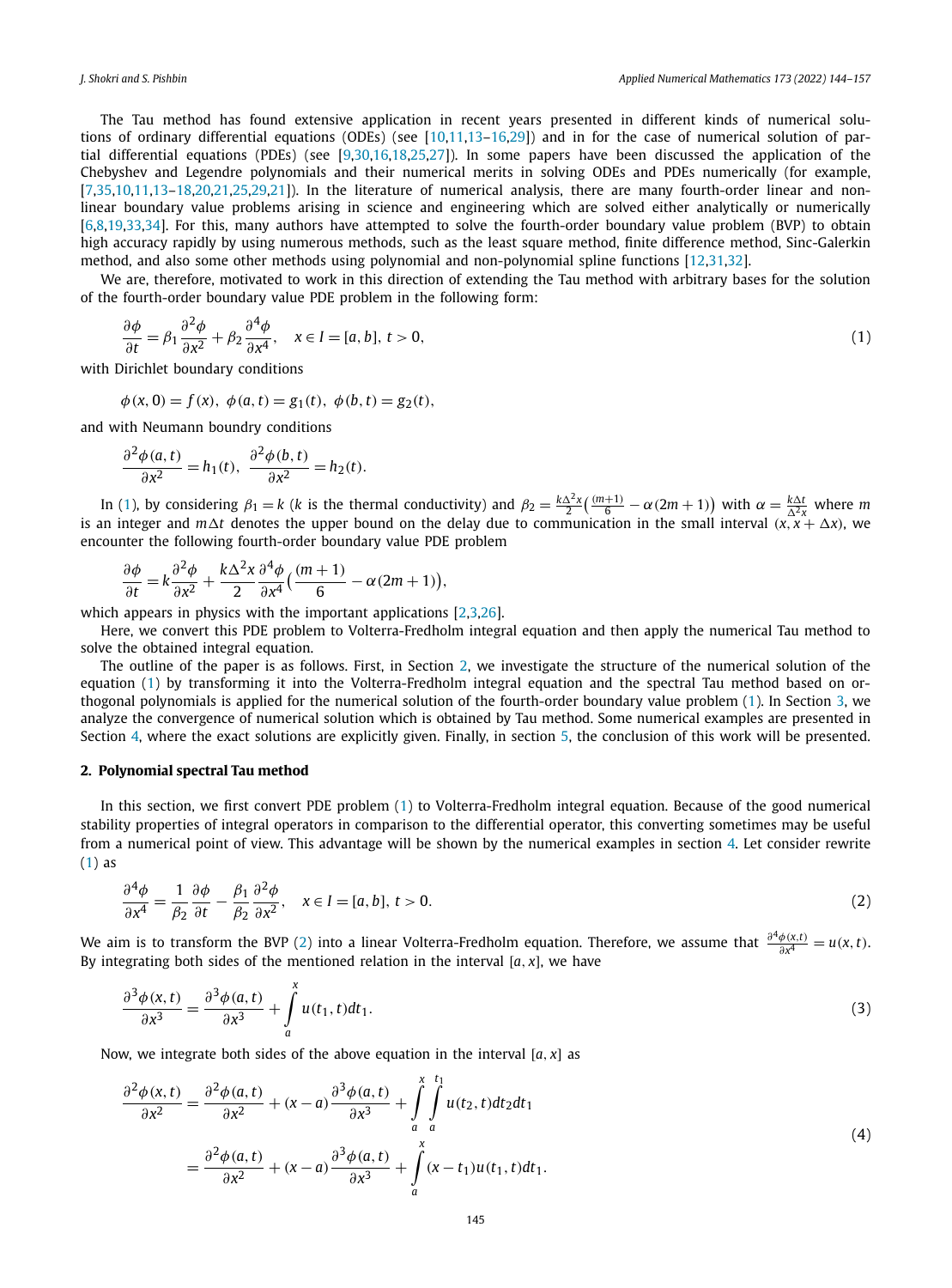<span id="page-2-0"></span>We consider  $x = b$  in ([4](#page-1-0)), then is obtained as follows

$$
\frac{\partial^2 \phi(b,t)}{\partial x^2} = \frac{\partial^2 \phi(a,t)}{\partial x^2} + (b-a) \frac{\partial^3 \phi(a,t)}{\partial x^3} + \int_a^b (b-t_1) u(t_1,t) dt_1,
$$

from boundary conditions, it can be gained as following

$$
\frac{\partial^3 \phi(a,t)}{\partial x^3} = \frac{1}{b-a} (h_2(t) - h_1(t)) - \frac{1}{b-a} \int_a^b (b-t_1) u(t_1,t) dt_1.
$$
\n(5)

By integrating from  $(4)$  in interval  $[a, x]$ , it's obtained

$$
\frac{\partial \phi(x,t)}{\partial x} = \frac{\partial \phi(a,t)}{\partial x} + h_1(t)(x-a) + \frac{1}{2}(x-a)^2 \frac{\partial^3 \phi(a,t)}{\partial x^3} \n+ \int_{a}^{x} \int_{a}^{t_1} (x-t_2)u(t_2,t)dt_2dt_1 \n= \frac{\partial \phi(a,t)}{\partial x} + h_1(t)(x-a) + \frac{1}{2}(x-a)^2 \frac{\partial^3 \phi(a,t)}{\partial x^3} \n+ \int_{a}^{x} \frac{1}{2}(x-t_1)^2 u(t_1,t)dt_1.
$$
\n(6)

Now by integrating both sides of  $(6)$ , we have

$$
\phi(x,t) = \phi(a,t) + (x-a)\frac{\partial \phi(a,t)}{\partial x} + \frac{1}{2}h_1(t)(x-a)^2 + \frac{1}{6}(x-a)^3 \frac{\partial^3 \phi(a,t)}{\partial x^3} + \int_a^x \frac{1}{6}(x-t_1)^3 u(t_1,t)dt_1.
$$
\n(7)

By considering  $x = b$  in (7) and using boundary conditions, we can obtain

$$
\frac{\partial \phi(a,t)}{\partial x} = \frac{1}{(b-a)} (g_2(t) - g_1(t)) - \frac{1}{2} (b-a) h_1(t)
$$
  

$$
- \frac{1}{6} (b-a)^2 \frac{\partial^3 \phi(a,t)}{\partial x^3} - \frac{1}{6(b-a)} \int_a^b (b-t_1)^3 u(t_1,t) dt_1.
$$
 (8)

Now by replacing  $\frac{\partial^3 \phi(a,t)}{\partial x^3}$  from (5) in ([4](#page-1-0)), we have

$$
\frac{\partial^2 \phi(x,t)}{\partial x^2} = h_1(t) + \frac{(x-a)}{(b-a)} (h_2(t) - h_1(t))
$$
  
 
$$
- \frac{(x-a)}{(b-a)} \int_a^b (b-t_1)u(t_1,t)dt_1 + \int_a^x (x-t_1)u(t_1,t)dt_1,
$$
 (9)

also by replacing  $\frac{\partial^3 \phi(a,t)}{\partial x^3}$  from (5) and  $\frac{\partial \phi(a,t)}{\partial x}$  from (8) in (7), we conclude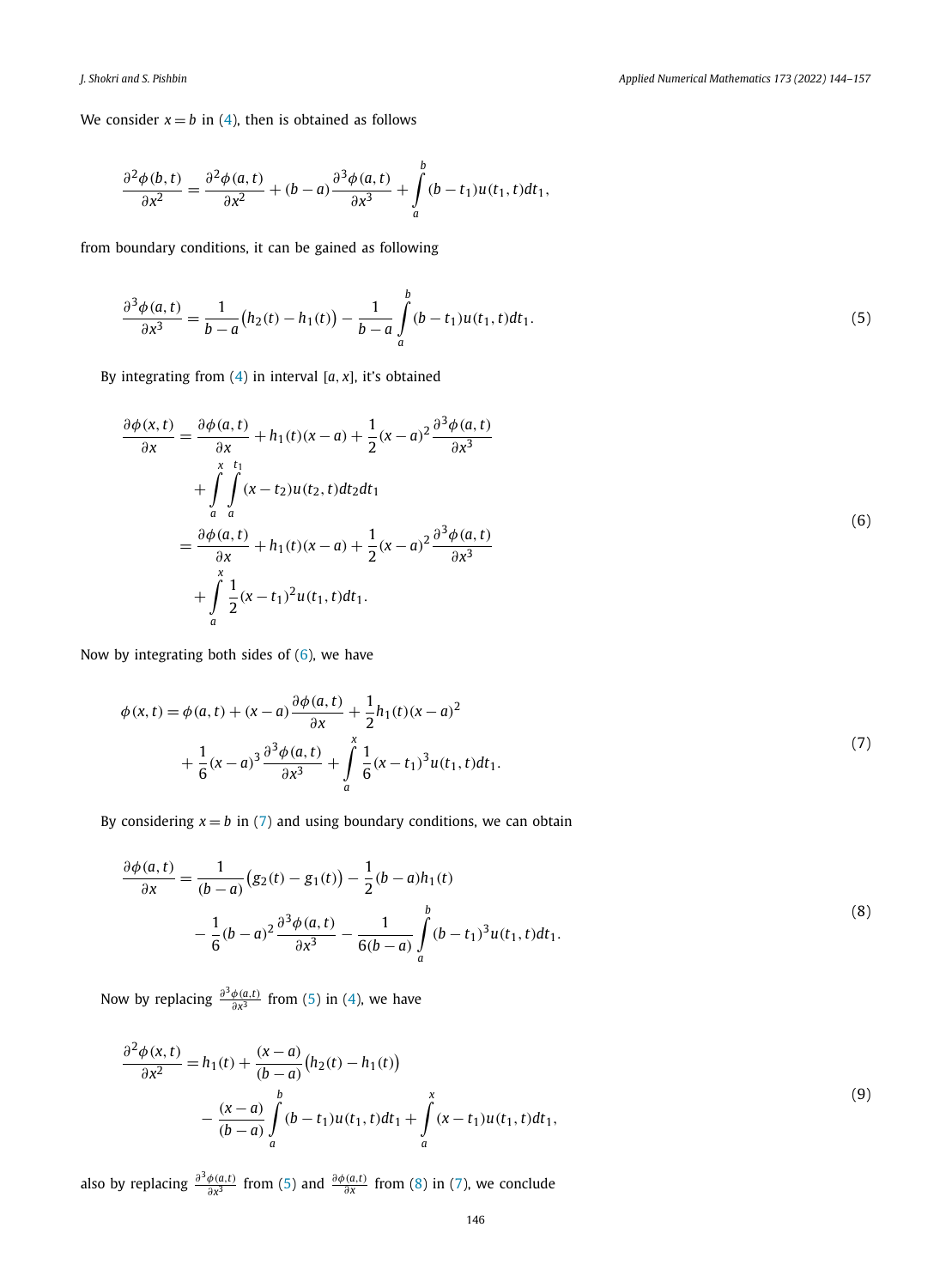<span id="page-3-0"></span>
$$
\phi(x,t) = g_1(t) + \frac{(x-a)}{(b-a)}(g_2(t) - g_1(t)) + \frac{1}{2}(x-a)(x-b)h_1(t)
$$
  
+ 
$$
\frac{(x-a)}{6(b-a)}(x^2 - 2ax + 2ab - b^2)(h_2(t) - h_1(t))
$$
  
+ 
$$
\int_a^b \frac{(a-x)}{6(b-a)}((x^2 - 2ax + 2ab - b^2)(b - t_1) + (b - t_1)^3)u(t_1, t)dt_1
$$
  
+ 
$$
\int_a^x \frac{1}{6}(x - t_1)^3 u(t_1, t)dt_1.
$$
 (10)

Now by derivative from two hand side of (10) respect to *t* it is deduced that

1

$$
\frac{\partial \phi(x,t)}{\partial t} = g'_{1}(t) + \frac{(x-a)}{(b-a)}(g'_{2}(t) - g'_{1}(t)) + \frac{1}{2}(x-a)(x-b)h'_{1}(t) \n+ \frac{(x-a)}{6(b-a)}(x^{2} - 2ax + 2ab - b^{2})(h'_{2}(t) - h'_{1}(t)) \n+ \int_{a}^{b} \frac{(a-x)}{6(b-a)}((x^{2} - 2ax + 2ab - b^{2})(b-t_{1}) + (b-t_{1})^{3}) \frac{\partial u(t_{1},t)}{\partial t} dt_{1} \n+ \int_{a}^{x} \frac{1}{6}(x-t_{1})^{3} \frac{\partial u(t_{1},t)}{\partial t} dt_{1}.
$$
\n(11)

Finally, inserting the equations [\(9\)](#page-2-0) and (11) into [\(2\)](#page-1-0), lead to the following linear Volterra-Fredholm integral equation

$$
u(x,t) = \hat{f}(x,t) + \int_{a}^{b} K_1(x,t_1)u(t_1,t)dt_1 + \int_{a}^{b} K_2(x,t_1)\frac{\partial u(t_1,t)}{\partial t}dt_1
$$
  
+ 
$$
\int_{a}^{x} K_3(x,t_1)u(t_1,t)dt_1 + \int_{a}^{x} K_4(x,t_1)\frac{\partial u(t_1,t)}{\partial t}dt_1,
$$
 (12)

where

$$
\hat{f}(x,t) = \frac{1}{\beta_2} g'_1(t) - \frac{\beta_1}{\beta_2} h_1(t) + \frac{(x-a)}{\beta_2(b-a)} (g'_2(t) - g'_1(t)) + \frac{1}{2\beta_2} (x-a)(x-b)h'_1(t) \n+ \frac{(x-a)}{6\beta_2(b-a)} (x^2 - 2ax + 2ab - b^2)(h'_2(t) - h'_1(t)) - \frac{\beta_1(x-a)}{\beta_2(b-a)} (h_2(t) - h_1(t)),
$$
\n
$$
K_1(x,t_1) = \frac{\beta_1(x-a)}{\beta_2(b-a)} (b-t_1),
$$
\n
$$
K_2(x,t_1) = \frac{(a-x)}{6\beta_2(b-a)} \Big( (x^2 - 2ax + 2ab - b^2)(b-t_1) + (b-t_1)^3 \Big),
$$
\n
$$
K_3(x,t_1) = -\frac{\beta_1}{\beta_2} (x-t_1), \quad K_4(x,t_1) = \frac{1}{6\beta_2} (x-t_1)^3.
$$

**Remark 2.1.** Note that the existence and uniqueness theorem of the solution of the PDE problem [\(1](#page-1-0)) can be investigated by the existence, uniqueness and structure of the solution of the Volterra-Fredholm integral equation (12) from [\[1](#page-12-0)].

Now, in the spectral Tau method, we seek an approximate solution of the equation (12) as:

$$
u_N(x,t) = \sum_{k=0}^{N} a_k(t)\psi_k(x),
$$
\n(13)

where  $\psi_k(x)$ ,  $x \in [a, b]$  is a set of orthogonal polynomials with respect to the inner product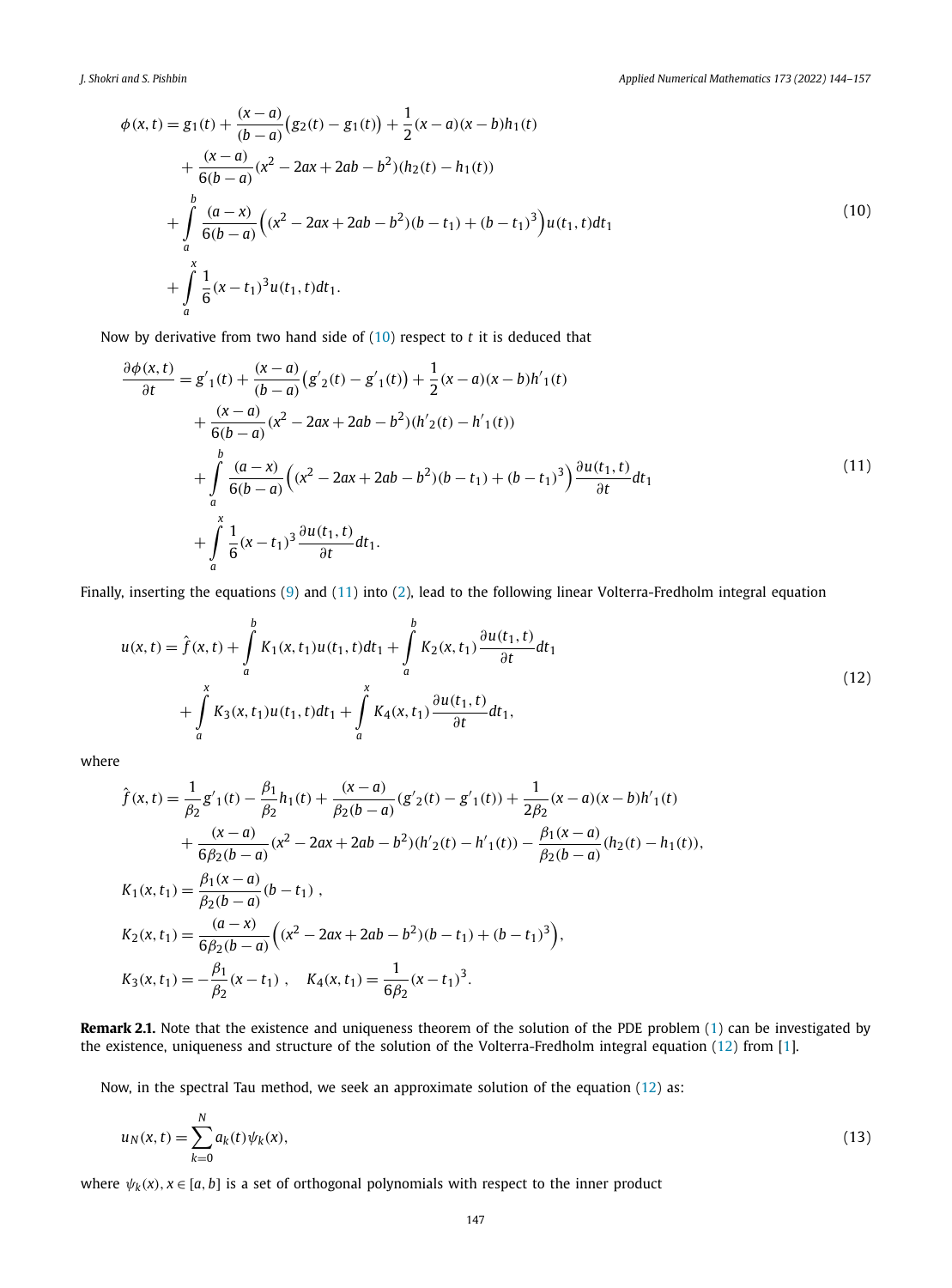<span id="page-4-0"></span>
$$
\langle \psi_k(x), \psi_j(x) \rangle_w = \int_a^b \psi_k(x) \psi_j(x) w(x) dx.
$$

Inserting  $(13)$  $(13)$  into  $(12)$ , we obtain

$$
\sum_{k=0}^{N} a_k(t)\psi_k(x) = \hat{f}(x,t) + \sum_{k=0}^{N} a_k(t)(\alpha_{1k}(x) + \alpha_{3k}(x)) + a'_k(t)(\alpha_{2k}(x) + \alpha_{4k}(x)),
$$
\n(14)

where

$$
\alpha_{1k}(x) = \int_a^b K_1(x, t)\psi_k(t)dt, \quad \alpha_{2k}(x) = \int_a^b K_2(x, t)\psi_k(t)dt,
$$
  

$$
\alpha_{3k}(x) = \int_a^x K_3(x, t)\psi_k(t)dt, \quad \alpha_{4k}(x) = \int_a^x K_4(x, t)\psi_k(t)dt, \quad k = 0, \dots, N.
$$

Projecting (14) on the  $\{\psi_l(x)\}_{l=0}^N$ 

$$
a_{l}(t)\left\langle \psi_{l}(x),\psi_{l}(x)\right\rangle_{w}=\left\langle \hat{f}(x,t),\psi_{l}(x)\right\rangle_{w}+\sum_{k=0}^{N}a_{k}(t)\lambda_{kl}+a_{k}'(t)\eta_{kl},\ l=0,\cdots,N,
$$
\n(15)

where

$$
\lambda_{kl} = \langle \alpha_{1k}(x) + \alpha_{3k}(x), \psi_l(x) \rangle_w, \ \eta_{kl} = \langle \alpha_{2k}(x) + \alpha_{4k}(x), \psi_l(x) \rangle_w.
$$

Let

$$
\Upsilon = {\lambda_{kl}}_{k,l=0}^N, \mathbf{D} = diag(\langle \psi_0(x), \psi_0(x) \rangle_W, \cdots, \langle \psi_N(x), \psi_N(x) \rangle_W), \Lambda = {\eta_{kl}}_{k,l=0}^N,
$$

and

$$
\mathbf{F}(t) = \left\langle \left\langle \hat{f}(x, t), \psi_0(x) \right\rangle_w, \cdots, \left\langle \hat{f}(x, t), \psi_N(x) \right\rangle_w \right\rangle^T.
$$

This procedure yields an initial-value problem of  $(N + 1)$  equations with  $N + 1$  unknowns,  $\bar{a} = (a_0, \ldots, a_N)^T$ , of the form

$$
\mathbf{\Lambda}\mathbf{\bar{a}}'(t) = (\mathbf{D} - \mathbf{\Upsilon})\mathbf{\bar{a}}(t) - \mathbf{F}(t),\tag{16}
$$

with the initial conditions

$$
a_l(0) = \frac{\left\langle \frac{d^4 f(x)}{dx^4}, \psi_l(x) \right\rangle_w}{\left\langle \psi_l(x), \psi_l(x) \right\rangle_w}, \quad l = 0, \cdots, N.
$$

**Remark 2.2.** Considering the matrix  $\Lambda$  in the initial-value problem (16), we have two classification:

1) If  $det(\Lambda) \neq 0$ , then we have ordinary differential equations (ODEs).

2) If  $det(\Lambda) = 0$ , then we have differential-algebraic equations (DAEs).

Now, we apply piecewise polynomial collocation method [\[4](#page-12-0)] for the approximate solution of the initial-value problem  $(16)$  as:

Let  $I_h = \{0 = t_0 < t_1 < ... < t_n = T\}$  be a uniform partition of the interval [0, T] with grid points  $t_n = nh$  ( $n = 0, ..., N_1$ ). Also let  $h$  be the stepsize and  $\Theta$  is given by:

 $\Theta = \{t_{nj} = t_n + c_j h : 0 \leq c_1 < c_2 < ... < c_m \leq 1, \quad 0 \leq n \leq N_1 - 1\},\$ 

where  $c_j$  ( $j = 1, \dots, m$ ) and  $t_{nj}$  are the collocation parameters and the collocation points, respectively. We define the subintervals  $\sigma_n = (t_n, t_{n+1}], n = 0, \ldots, N_1 - 1$ , and the space of piecewise polynomials of degree  $m \ge 0$ , as follows:

$$
S_m^0(I_h) = \{ v \in C(I) : v|_{\sigma_n} \in \Pi_m, \quad (0 \le n \le N_1 - 1) \},\
$$

where  $\Pi_m$  denotes the space of all real polynomials of degree not exceeding *m*. The collocation solution  $\bar{\bm{a}}_h \in S_m^0(I_h)$  for (16) is defined by the collocation equation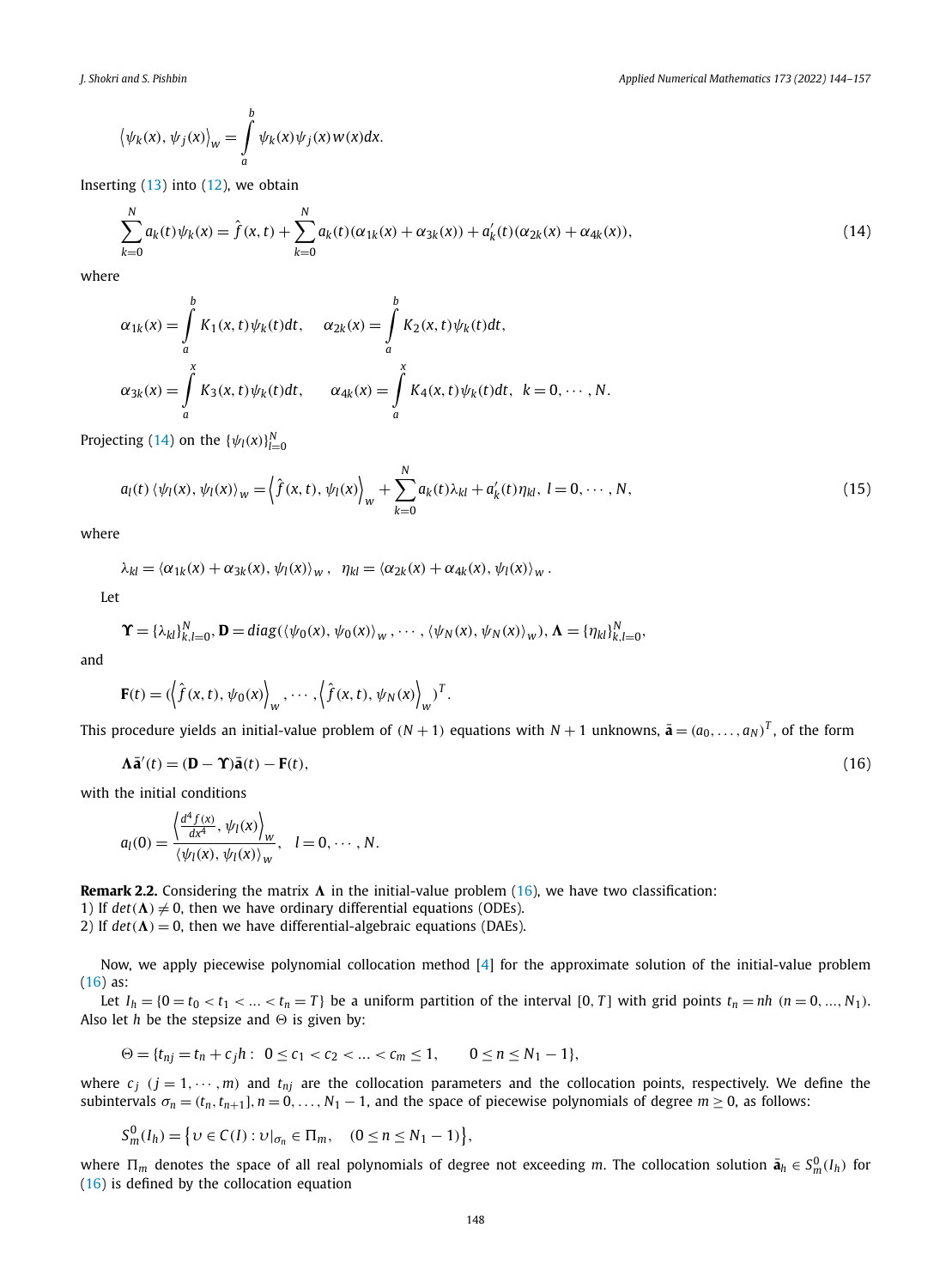<span id="page-5-0"></span>*J. Shokri and S. Pishbin Applied Numerical Mathematics 173 (2022) 144–157*

$$
\mathbf{\Lambda}\bar{\mathbf{a}}'_h(t) = (\mathbf{D} - \mathbf{\Upsilon})\bar{\mathbf{a}}_h(t) - \mathbf{F}(t), \ t \in \Theta, \ \bar{\mathbf{a}}_h(0) = \bar{\mathbf{a}}(0) = \bar{\mathbf{a}}_0. \tag{17}
$$

Since  $\bar{\mathbf{a}}'_h|_{\sigma_n} \in \Pi_{m-1}$ , for  $\rho \in [0, 1]$ , the following relations hold:

$$
\bar{\mathbf{a}}'_h(t_n + \rho h) = \sum_{j=1}^m L_j(\rho) \bar{\mathbf{A}}_{nj}, \qquad \bar{\mathbf{A}}_{nj} = \bar{\mathbf{a}}'_h(t_n + c_j h), \qquad (18)
$$

where  $L_i(\rho)$  represents the Lagrange canonical polynomials for the collocation parameters  $\{c_i\}$  and is defined as:

$$
L_j(\rho) = \prod_{k \neq j} \frac{(\rho - c_k)}{(c_j - c_k)}, \qquad j = 1, ..., m.
$$

Setting  $\bar{\mathbf{a}}_n = \bar{\mathbf{a}}_h(t_n)$  and  $\beta_j(\rho) = \int_0^{\rho} L_j(s) ds$ ,  $j = 1, ..., m$ , for  $\bar{\mathbf{a}}_h \in S_m^0(I_h)$  we have

$$
\bar{\mathbf{a}}_h(t_n + \rho h) = \bar{\mathbf{a}}_n + h \sum_{j=1}^m \beta_j(\rho) \bar{\mathbf{A}}_{nj}, \qquad \rho \in [0, 1].
$$
\n(19)

Inserting (18) and (19) into collocation equation (17), we obtain

$$
\mathbf{\Lambda}\bar{\mathbf{A}}_{ni} = (\mathbf{D} - \mathbf{\Upsilon})(\bar{\mathbf{a}}_n + h \sum_{j=1}^m \beta_j(c_i)\bar{\mathbf{A}}_{nj}) - \mathbf{F}(t_{ni}) \ \ i = 1, \dots, m. \tag{20}
$$

Now, by substituting  $\bar{A}_{nj}$  as the solution of the system of linear algebraic equations (20) into (19), we can get the approximate solution of the initial-value problem ([16](#page-4-0)) for arbitrary  $\rho \in [0, 1]$ .

**Remark 2.3.** Note that the equations (19) and (20) define a continuous implicit Runge–Kutta (CIRK) method [\[4\]](#page-12-0) for the initial-value problem [\(16\)](#page-4-0). Also, with assuming  $\rho = 1$  in (19), we have classical m-stage implicit Runge–Kutta method for ([16](#page-4-0)) as:

$$
\bar{\mathbf{a}}_{n+1} = \bar{\mathbf{a}}_h(t_n + h) = \bar{\mathbf{a}}_n + h \sum_{j=1}^m \beta_j(1) \bar{\mathbf{a}}_{nj},
$$

with the stage equations (20).

#### **3. Convergence analysis**

Due to the use of the shifted Legendre polynomials in the interval [0*,* 1] as orthogonal basis functions, then in this section, we assume without loss of generality that  $I = [0, 1]$ . Now we consider the equation ([2](#page-1-0)) in the following form.

$$
\begin{cases}\n\frac{\partial^4 \phi}{\partial x^4} = \frac{1}{\beta_2} \frac{\partial \phi}{\partial t} - \frac{\beta_1}{\beta_2} \frac{\partial^2 \phi}{\partial x^2}, \n\phi(x, 0) = f(x), \ \phi(0, t) = g_1(t), \ \phi(1, t) = g_2(t), \n\frac{\partial^2 \phi(0, t)}{\partial x^2} = h_1(t), \ \frac{\partial^2 \phi(1, t)}{\partial x^2} = h_2(t).\n\end{cases}
$$
\n(21)

Using a similar procedure as outlined in section [2](#page-1-0), we have

$$
\phi(x,t) = g_1(t) + x(g_2(t) - g_1(t)) + \frac{1}{2}(x^2 - x)h_1(t) + \frac{1}{6}(x^3 - x)(h_2(t) - h_1(t))
$$
  
+ 
$$
\int_0^1 -\frac{1}{6}x((x^2 - 1)(1 - t_1) + (1 - t_1)^3)u(t_1, t)dt_1
$$
  
+ 
$$
\int_0^x \frac{1}{6}(x - t_1)^3 u(t_1, t)dt_1,
$$
 (22)

and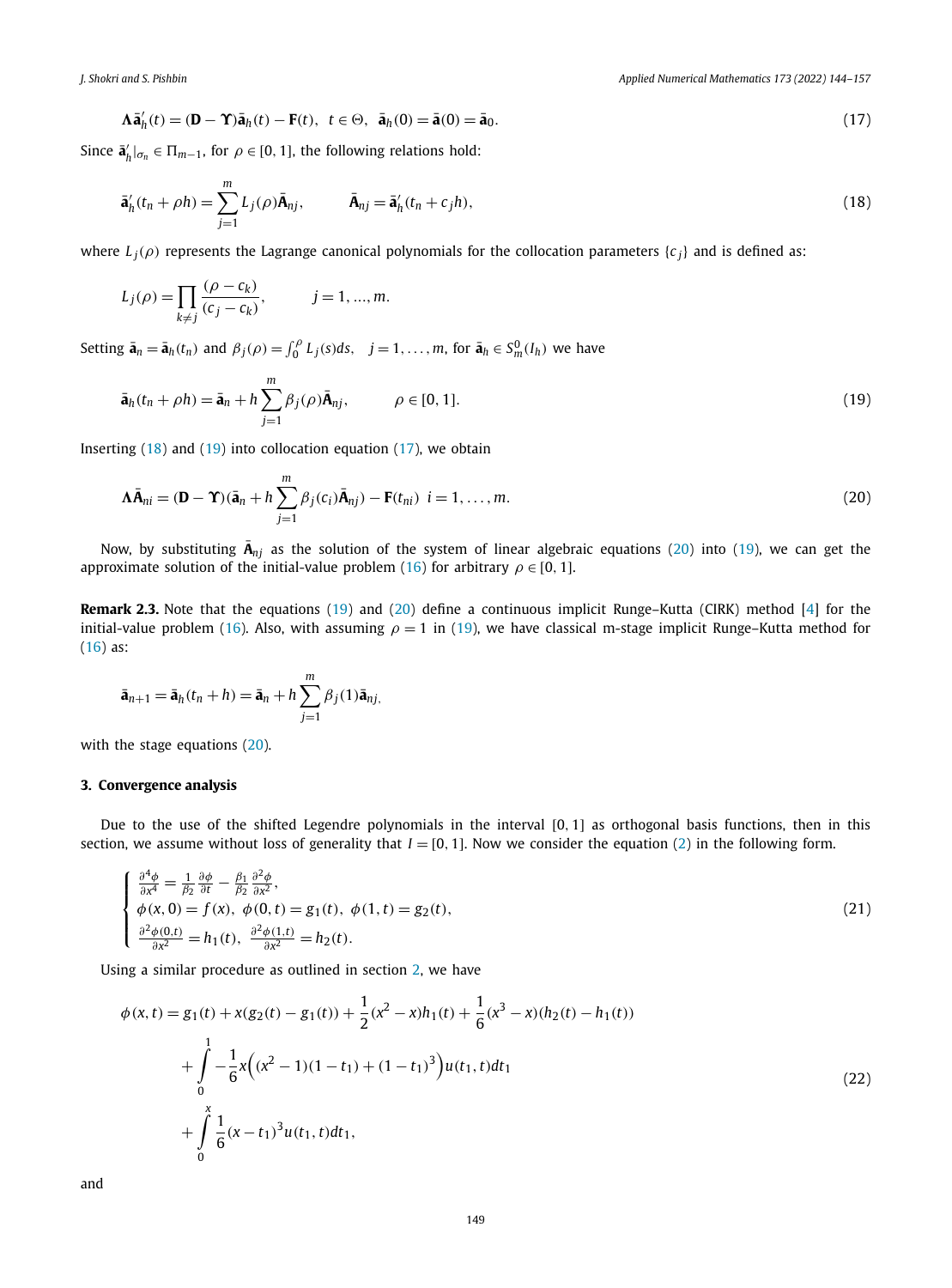<span id="page-6-0"></span>
$$
u(x,t) = f(x,t) + \int_{0}^{1} K_1(x,t_1)u(t_1,t)dt_1 + \int_{0}^{1} K_2(x,t_1) \frac{\partial u(t_1,t)}{\partial t} dt_1
$$
  
+ 
$$
\int_{0}^{x} K_3(x,t_1)u(t_1,t)dt_1 + \int_{0}^{x} K_4(x,t_1) \frac{\partial u(t_1,t)}{\partial t} dt_1.
$$
 (23)

To prove the error estimate, we need the following lemmas.

**Lemma 3.1.** [[5](#page-12-0)] Assume that  $H_w^m(\Lambda)$  denotes the Sobolev space of all functions  $\phi(\mathbf{x})(\mathbf{x}=(x_1\cdots,x_p))$  on  $\Lambda=(0,1)^p(p=1,2)$ such that  $\phi$  (**x**) and all its weak derivatives up to order m are in  $L^2_w(\Lambda)$ . Let  $\mathbb{P}_N(\Lambda)$  be the space of all polynomials with a degree not exceeding N on  $\Lambda$ . Denote by P<sub>N</sub> the orthogonal projective operator from  $L^2_w(\Lambda)$  on to  $\mathbb{P}_N(\Lambda)$ . For all  $\phi\in H^m_w(\Lambda), m\geq 1$ , the *following estimate hold for the truncation error of shifted Chebyshev or Legendre series*

$$
\|\phi - P_N\phi\|_{L^2_w(\Lambda)} \le C N^{-m} |\phi|_{H^{m,N}_w(\Lambda)},\tag{24}
$$

*where the semi-norm* |*.*| *is defined as*

$$
|\phi|_{H_w^{m,N}(\Lambda)} = \left(\sum_{j=\min(m,N+1)}^m \sum_{i=1}^p ||D_i^j \phi||_{L_w^2(\Lambda)}^2\right)^{1/2},
$$

such that  $\alpha=(\alpha_1,\cdots,\alpha_p)$  is a nonnegative multi-index with  $D^{\alpha}\phi=\frac{\partial^{\alpha_1+\cdots+\alpha_p}\phi}{\partial x_1^{\alpha_1}\cdots\partial x_p^{\alpha_p}}$ .

To prove the error estimate in weighted  $L^2_w$  norm, we need the generalized Hardy's inequality as

**Lemma 3.2.** [[23](#page-13-0)] For all measurable function  $f \ge 0$ , the generalized Hardy's inequality

$$
\Big(\int_a^b |(Tf)(x)|^q w_1(x) dx\Big)^{\frac{1}{q}} \leq C\Big(\int_a^b |f(x)|^p w_2(x) dx\Big)^{\frac{1}{p}},
$$

*holds if and only if*

$$
\sup_{a
$$

*for the case*  $1 < p \le q < \infty$ *. Here, T is an operator of the form* 

$$
(Tf)(x) = \int_{a}^{x} k(x, t) f(t) dt,
$$

*with*  $k(x, t)$  *a* given kernel,  $w_1$  *and*  $w_2$  *weight functions,*  $and -\infty \le a < b \le \infty$ *.* 

Now, we consider Gronwall's inequality as

**Theorem 3.3.** [\[24](#page-13-0)] Let nonnegative function  $u(t)$  defined on [t,  $\infty$ ) satisfies in the following inequality

$$
u(t) \leq c + \int_{t_0}^t k(t,s)u(s)ds + \int_{t_0}^t \int_{t_0}^s G(t,s,\sigma)u(\sigma)d\sigma ds,
$$

where  $k(t, s)$  and  $G(t, s, \sigma)$ , as  $t \geq s \geq \sigma \geq t$  and  $c > 0$ , are nonnegative continuous derivative functions, then

$$
u(t) \leq c \exp\{\int\limits_{t_0}^t \Big[k(s,s)+\int\limits_{t_0}^s \Big(\frac{\partial k(s,\sigma)}{\partial s}+G(s,s,\sigma)\Big)d\sigma+\int\limits_{t_0}^s \int\limits_{t_0}^{\sigma} \frac{\partial G(s,\sigma,r)}{\partial s}dr d\sigma\Big]ds\}.
$$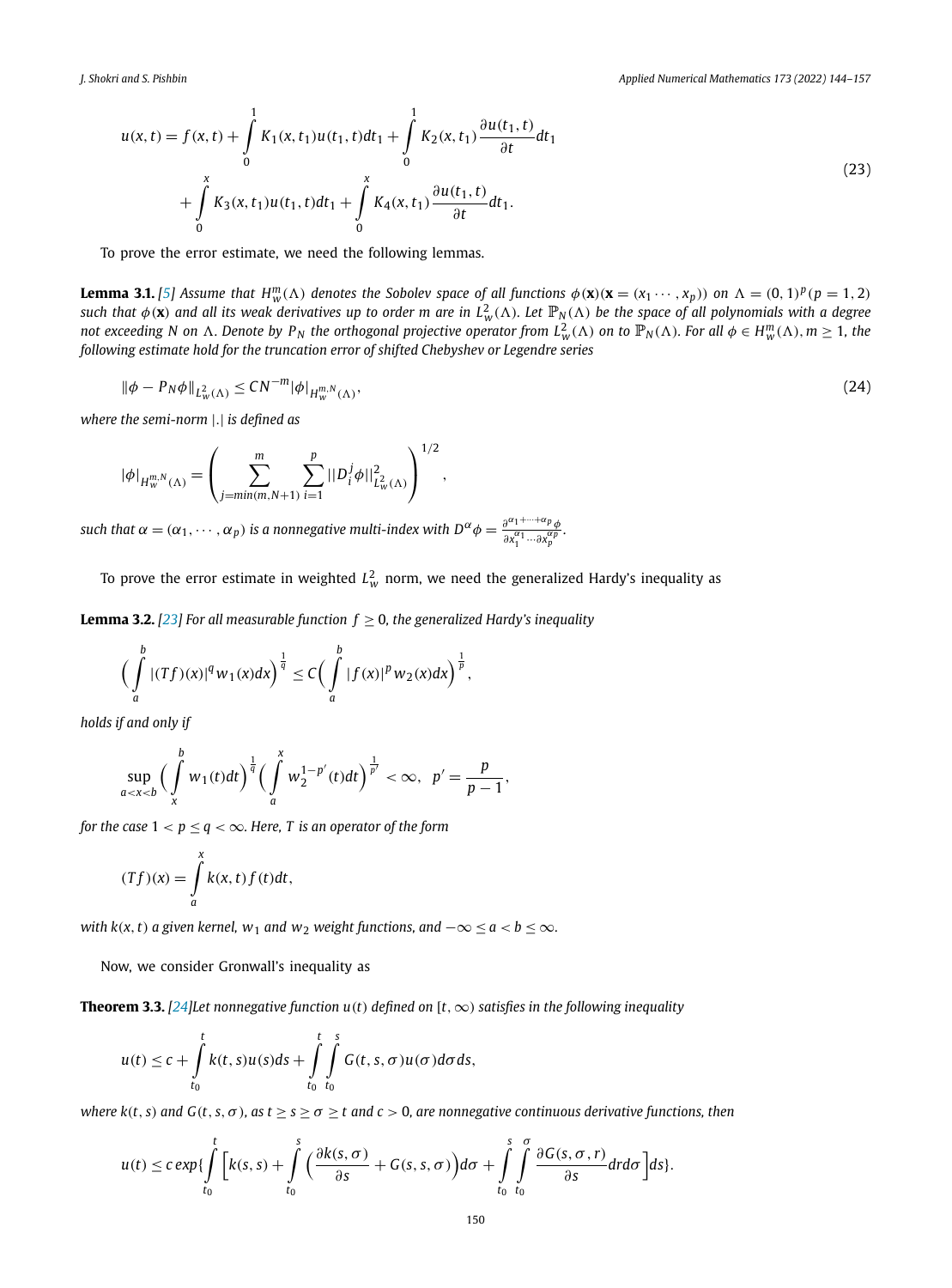<span id="page-7-0"></span>Now, we derive the error estimate in the weighted  $L^2_w$  norm for the proposed numerical Tau method in the previous section.

**Theorem 3.4.** Let  $\phi$ (x, t) be the exact solution to the fourth-order boundary value PDE problem ([1](#page-1-0)), which is assumed to be sufficiently smooth. Let  $\phi_N(x,t)$  be the spectral Legendre Tau approximation of  $\phi(x,t)$  which is defined by [\(22\)](#page-5-0). If  $\phi(x,t) \in H^m_w(0,1) \times \mathbb{R}^+$ , then *for*  $m \geq 1$ *,* 

$$
\begin{split}\n\|\phi - \phi_N\|_{L^2_w(0,1)} &\leq CN^{-m} |f|_{H^{m,N}_w(0,1)} \\
&+ CN^{-m} |K_1|_{H^{m,N}_w(0,1)} \left( \|\frac{\partial^4 \phi}{\partial x^4}\|_{L^2_w(0,1)} + CN^{-m} |\frac{\partial^4 \phi}{\partial x^4}|_{H^{m,N}_w(0,1)} \right) \\
&+ CN^{-m} |K_2|_{H^{m,N}_w(0,1)} \left( \|\frac{\partial^5 \phi}{\partial t \partial x^4}\|_{L^2_w(0,1)} + CN^{-m} |\frac{\partial^5 \phi}{\partial t \partial x^4}|_{H^{m,N}_w(0,1)} \right) \\
&+ CN^{-m} |K_3|_{H^{m,N}_w(0,1)} \left( \|\frac{\partial^4 \phi}{\partial x^4}\|_{L^2_w(0,1)} + CN^{-m} |\frac{\partial^4 \phi}{\partial x^4}|_{H^{m,N}_w(0,1)} \right) \\
&+ CN^{-m} |K_4|_{H^{m,N}_w(0,1)} \left( \|\frac{\partial^5 \phi}{\partial t \partial x^4}\|_{L^2_w(0,1)} + CN^{-m} |\frac{\partial^5 \phi}{\partial t \partial x^4}|_{H^{m,N}_w(0,1)} \right),\n\end{split} \tag{25}
$$

*provided that N is sufficiently large and C is a constant independent of N.*

**Proof.** First, we can consider the equation ([2](#page-1-0)) in the following form

$$
\frac{\partial^4 \phi}{\partial x^4} = \frac{1}{\beta_2} \frac{\partial \phi}{\partial t} - \frac{\beta_1}{\beta_2} \frac{\partial^2 \phi}{\partial x^2}, \qquad x \in I = [0, 1], t > 0,
$$
\n(26)

assume that  $\frac{\partial^4 \phi_N}{\partial x^4} = u_N(x, t)$ . Considering the Dirichlet and Neumann boundary conditions and using [\(22\)](#page-5-0) and [\(23\)](#page-6-0), we have

$$
\phi_N(x,t) = g_1(t) + x(g_2(t) - g_1(t)) + \frac{1}{2}(x^2 - x)h_1(t) + \frac{1}{6}(x^3 - x)(h_2(t) - h_1(t))
$$
  
+ 
$$
\int_0^1 -\frac{1}{6}x((x^2 - 1)(1 - t_1) + (1 - t_1)^3)u_N(t_1, t)dt_1
$$
  
+ 
$$
\int_0^x \frac{1}{6}(x - t_1)^3u_N(t_1, t)dt_1,
$$
 (27)

and

$$
u_N(x,t) = f_N(x,t) + \int_0^1 K_{1,N}(x,t_1)u_N(t_1,t)dt_1 + \int_0^1 K_{2,N}(x,t_1)\frac{\partial u_N(t_1,t)}{\partial t}dt_1
$$
  
+ 
$$
\int_0^x K_{3,N}(x,t_1)u_N(t_1,t)dt_1 + \int_0^x K_{4,N}(x,t_1)\frac{\partial u_N(t_1,t)}{\partial t}dt_1.
$$
 (28)

Subtracting [\(23](#page-6-0)) from (28) yields

$$
e(x,t) = \int_{0}^{1} K_{1}(x,t_{1})e(t_{1},t)dt_{1} + \int_{0}^{1} K_{2}(x,t_{1})\frac{\partial e(t_{1},t)}{\partial t}dt_{1} + \int_{0}^{x} K_{3}(x,t_{1})e(t_{1},t)dt_{1} + \int_{0}^{x} K_{4}(x,t_{1})\frac{\partial e(t_{1},t)}{\partial t}dt_{1} + I_{1} + I_{2} + I_{3} + I_{4} + I_{5},
$$
\n(29)

where  $e(x, t) = u(x, t) - u_N(x, t)$  is the error function, and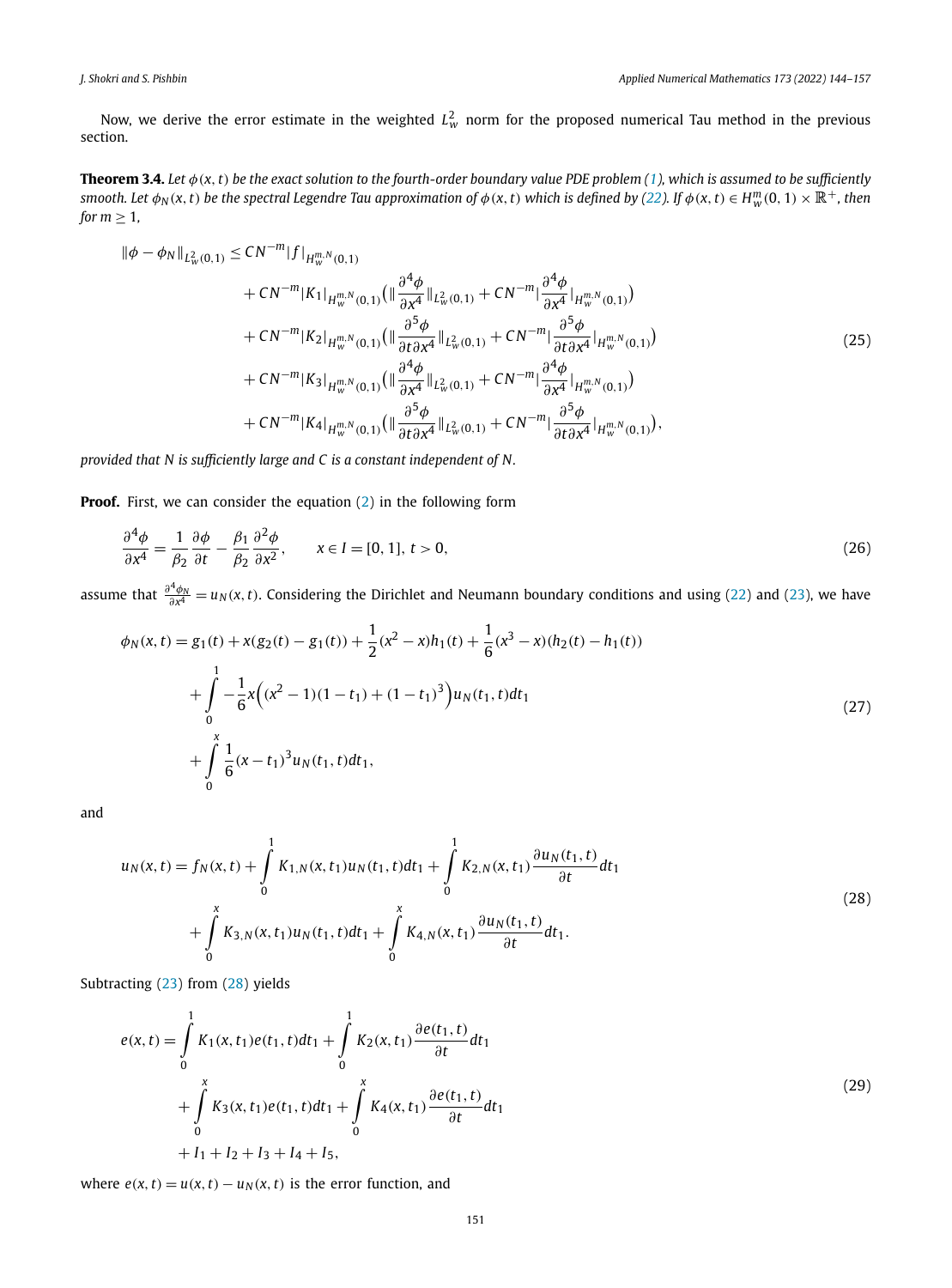$$
I_1 = f(x, t) - f_N(x, t),
$$
  
\n
$$
I_2 = \int_0^1 (K_1(x, t_1) - K_{1,N}(x, t_1)) u_N(t_1, t) dt_1,
$$
  
\n
$$
I_3 = \int_0^1 (K_2(x, t_1) - K_{2,N}(x, t_1)) \frac{\partial u_N(t_1, t)}{\partial t} dt_1,
$$
  
\n
$$
I_4 = \int_0^x (K_3(x, t_1) - K_{3,N}(x, t_1)) u_N(t_1, t) dt_1,
$$
  
\n
$$
I_5 = \int_0^x (K_4(x, t_1) - K_{4,N}(x, t_1)) \frac{\partial u_N(t_1, t)}{\partial t} dt_1.
$$

Then [\(29](#page-7-0)) can be written as

$$
e(x,t) = \int_{0}^{1} K_{1}(x,t_{1})e(t_{1},t)dt_{1} + \int_{0}^{1} \int_{0}^{t} K_{2}(x,t_{1})\left(e(t_{1},\tau)d\tau dt_{1}\right) + \int_{0}^{x} K_{3}(x,t_{1})e(t_{1},t)dt_{1} + \int_{0}^{x} \int_{0}^{t} K_{4}(x,t_{1})e(t_{1},\tau)d\tau dt_{1} + I_{1} + I_{2} + I_{3} + I_{4} + I_{5}.
$$
\n(30)

Applying Gronwall's inequality from Theorem [3.3](#page-6-0) and using Lemma [3.2](#page-6-0) with  $p = q = 2$  and  $w_1(x) = w_2(x) = 1$  for (30) yields

$$
\|e\|_{L^2_{\mathcal{W}}(0,1)} \le C \|I_1 + I_2 + I_3 + I_4 + I_5\|_{L^2_{\mathcal{W}}(0,1)}.
$$
\n(31)

Using the inequality ([24\)](#page-6-0) from Lemma [3.1](#page-6-0), gives

$$
||I_1||_{L^2_w(0,1)} \le CN^{-m}|f|_{H^{m,N}_w(0,1)}.
$$
\n(32)

It follows from the Hardy's inequality (see Lemma  $3.2$ ) and the inequality ([24](#page-6-0)) that

$$
\begin{split} \|I_{2}\|_{L^{2}_{w}(0,1)} &\leq \|K_{1} - K_{1,N}\|_{L^{2}_{w}(0,1)} \|u_{N}\|_{L^{2}_{w}(0,1)} \\ &\leq CN^{-m} |K_{1}|_{H_{w}^{m,N}(0,1)} \left(\|u\|_{L^{2}_{w}(0,1)} + \|e\|_{L^{2}_{w}(0,1)}\right), \\ \|I_{3}\|_{L^{2}_{w}(0,1)} &\leq \|K_{2} - K_{2,N}\|_{L^{2}_{w}(0,1)} \|\frac{\partial u_{N}}{\partial t}\|_{L^{2}_{w}(0,1)} \\ &\leq CN^{-m} |K_{2}|_{H_{w}^{m,N}(0,1)} \left(\|\frac{\partial u}{\partial t}\|_{L^{2}_{w}(0,1)} + \|\frac{\partial e}{\partial t}\|_{L^{2}_{w}(0,1)}\right), \end{split} \tag{33}
$$

and similarly

$$
||I_{4}||_{L^{2}_{w}(0,1)} \leq ||K_{3} - K_{3,N}||_{L^{2}_{w}(0,1)} ||u_{N}||_{L^{2}_{w}(0,1)}\n\leq CN^{-m}|K_{3}|_{H_{w}^{m,N}(0,1)} (||u||_{L^{2}_{w}(0,1)} + ||e||_{L^{2}_{w}(0,1)}),\n||I_{5}||_{L^{2}_{w}(0,1)} \leq ||K_{4} - K_{4,N}||_{L^{2}_{w}(0,1)} ||\frac{\partial u_{N}}{\partial t}||_{L^{2}_{w}(0,1)}\n\leq CN^{-m}|K_{4}|_{H_{w}^{m,N}(0,1)} (||\frac{\partial u}{\partial t}||_{L^{2}_{w}(0,1)} + ||\frac{\partial e}{\partial t}||_{L^{2}_{w}(0,1)}).
$$
\n(34)

Finally, the above estimates together with (32), (33), (34) and Lemma [3.1,](#page-6-0) reveal the convergence results of the presented numerical scheme.  $\Box$ 

**Remark 3.5.** Considering Theorem [3.4,](#page-7-0) the rate of convergence can be obtained *N*−*m*. Note that the smoother the solution, the larger the value of *m*, and therefore, the better the approximation (for some numerical methods, the rate of convergence is fixed regardless of the smoothness of the function). This rate of convergence is referred to in the literature as spectral convergence.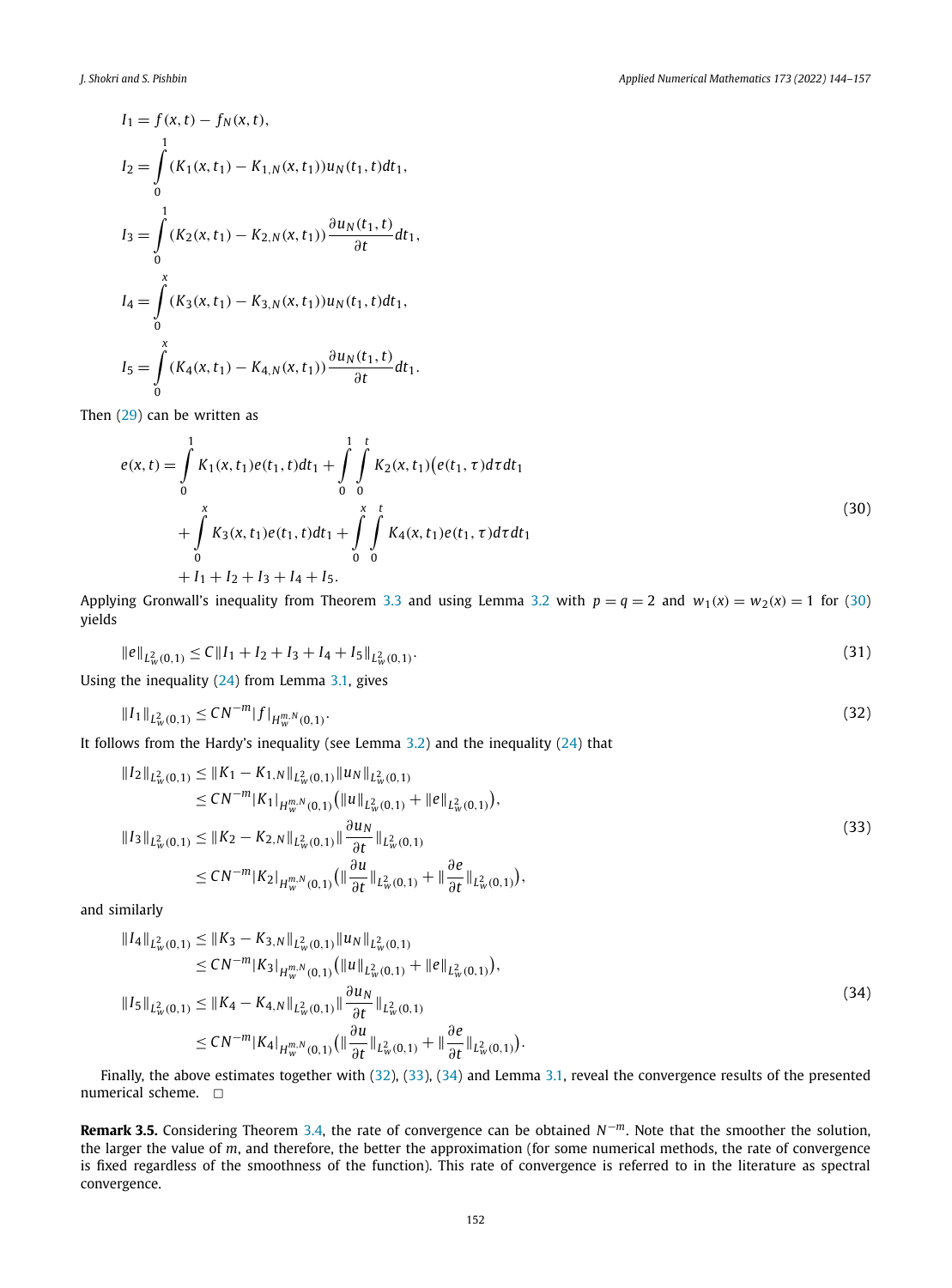<span id="page-9-0"></span>

**Fig. 1.** The plots of error functions for  $N = 4$  (left) and  $N = 6$  (right) in Example 1 (case 1).

| $  \varphi(x, t_n) - \varphi_N(x, t_n)  _{L^2(0,1)}$ for example 1 in case 1. |                       |                        |                        |
|-------------------------------------------------------------------------------|-----------------------|------------------------|------------------------|
| $t_n$                                                                         | $N = 4$               | $N = 5$                | $N = 6$                |
| 0.1                                                                           | $1.20 \times 10^{-9}$ | $2.09 \times 10^{-11}$ | $3.78 \times 10^{-13}$ |
| 0.2                                                                           | $1.33 \times 10^{-9}$ | $2.31 \times 10^{-11}$ | $4.18 \times 10^{-13}$ |
| 0.3                                                                           | $1.46 \times 10^{-9}$ | $2.55 \times 10^{-11}$ | $4.62 \times 10^{-13}$ |
| 0.4                                                                           | $1.62 \times 10^{-9}$ | $2.82 \times 10^{-11}$ | $5.10 \times 10^{-13}$ |
| 0.5                                                                           | $1.79 \times 10^{-9}$ | $3.12 \times 10^{-11}$ | $5.64 \times 10^{-13}$ |
| 0.6                                                                           | $1.98 \times 10^{-9}$ | $3.45 \times 10^{-11}$ | $6.23 \times 10^{-13}$ |
| 0.7                                                                           | $2.19 \times 10^{-9}$ | $3.81 \times 10^{-11}$ | $6.89 \times 10^{-13}$ |
| 0.8                                                                           | $2.42 \times 10^{-9}$ | $4.21 \times 10^{-11}$ | $7.68 \times 10^{-13}$ |
| 0.9                                                                           | $2.67 \times 10^{-9}$ | $4.69 \times 10^{-11}$ | $8.41 \times 10^{-13}$ |
| Order                                                                         | 14.75                 | 18.11                  | 22.05                  |

**Table 1** ||*φ(x,tn)* − *φ<sup>N</sup> (x,tn)*||*L*2*(*0*,*1*)* for Example 1 in **case 1**.

#### **4. Numerical experimentation and discussion**

In this section, the numerical procedure outlined in Section [2](#page-1-0) is applied to solve two specific problems with known exact solutions. We also solve these problems directly by the spectral Tau method to compare and show good numerical stability properties of converting PDEs to integral equations. All computations are performed by the Mathematica software. We use the shifted Legendre polynomials in the interval [0*,* 1] as orthogonal basis functions.

**Example 4.1.** Consider problem ([1](#page-1-0)) with

$$
a = 0,
$$
  $b = 1,$   $\beta_1 = 2,$   $\beta_2 = -1,$   
\n $\phi(x, 0) = e^x,$   $\phi(0, t) = e^t,$   $\phi(1, t) = e^{1+t},$   
\n $\frac{\partial^2 \phi(0, t)}{\partial x^2} = e^t,$   $\frac{\partial^2 \phi(1, t)}{\partial x^2} = e^{1+t},$ 

where the exact solution  $\phi(x, t) = e^{x+t}$ .

Now, we consider two structures to find approximate solution to this problem:

**Case 1:** According to the proposed method in section [2](#page-1-0), we first convert this problem to Volterra-Fredholm integral equation ([12](#page-3-0)) and then seek an approximate solution by the Legendre spectral Tau method. Also, for the solving obtained initial-(12) and then seek an approximate solution by the Legendre spectral lau method. Also, for the solving obtained initial-<br>value problem, we choose the Gauss points ( $c_1 = \frac{1}{10}(5 - \sqrt{15})$ ,  $c_2 = \frac{1}{2}$ ,  $c_3 = \frac{1}{10}(5 + \sqrt{$ stepsize  $h = 0.01$  for interval [0, 1]. Errors in  $L^2(0, 1)$ -norm have been shown for different values of *N* at some gridpoints of *tn* in Table 1. Also, using maximum errors at some gridpoints of *tn*, we report the convergence order of the Tau-Legendre method which displays the exponential rate of convergence for the problem with complete smooth solution.

**Case 2:** In this case, we apply the Legendre spectral Tau method to solve this PDE problem directly (without converting to the integral equation) and show the errors in  $L^2(0, 1)$ -norm for different values of *N* at some gridpoints  $t_n$  in Table [2.](#page-10-0)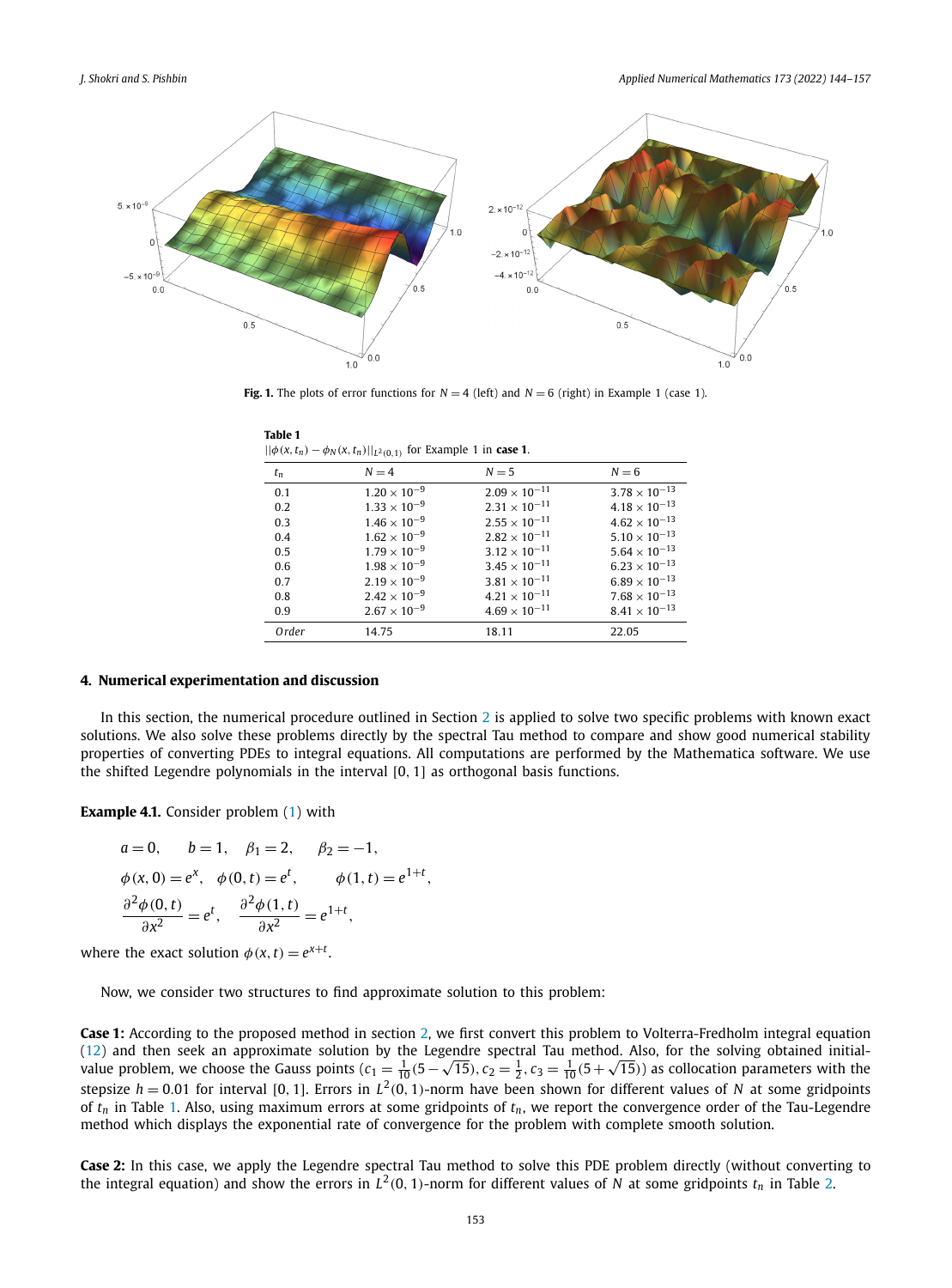<span id="page-10-0"></span>

| Table 2                                                                   |  |
|---------------------------------------------------------------------------|--|
| $  \phi(x, t_n) - \phi_N(x, t_n)  _{L^2(0,1)}$ for Example 4.1 in case 2. |  |

| $t_n$ | $N = 4$               | $N=5$                 | $N = 6$               |
|-------|-----------------------|-----------------------|-----------------------|
| 0.1   | $3.77 \times 10^{-4}$ | $2.65 \times 10^{-4}$ | $2.25 \times 10^{-6}$ |
| 0.2   | $4.16 \times 10^{-4}$ | $2.93 \times 10^{-4}$ | $2.48 \times 10^{-6}$ |
| 0.3   | $4.60 \times 10^{-4}$ | $3.24 \times 10^{-4}$ | $2.74 \times 10^{-6}$ |
| 0.4   | $5.08 \times 10^{-4}$ | $3.58 \times 10^{-4}$ | $3.03 \times 10^{-6}$ |
| 0.5   | $5.62 \times 10^{-4}$ | $3.96 \times 10^{-4}$ | $3.35 \times 10^{-6}$ |
| 0.6   | $6.21 \times 10^{-4}$ | $4.27 \times 10^{-4}$ | $3.71 \times 10^{-6}$ |
| 0.7   | $6.87 \times 10^{-4}$ | $4.84 \times 10^{-4}$ | $4.10 \times 10^{-6}$ |
| 0.8   | $7.59 \times 10^{-4}$ | $5.34 \times 10^{-4}$ | $4.53 \times 10^{-6}$ |
| 0.9   | $8.39 \times 10^{-4}$ | $5.91 \times 10^{-4}$ | $5.00 \times 10^{-6}$ |



**Fig. 2.** The plots of error functions for  $N = 4$  (left) and  $N = 6$  (right) in Example 2 (case 1).

| $  \varphi(x, t_n) - \varphi_N(x, t_n)  _{L^2(0,1)}$ for example 4.2 in <b>case 1.</b> |                        |                        |                        |
|----------------------------------------------------------------------------------------|------------------------|------------------------|------------------------|
| $t_n$                                                                                  | $N = 4$                | $N = 5$                | $N = 6$                |
| 0.1                                                                                    | $2.90 \times 10^{-10}$ | $9.14 \times 10^{-12}$ | $9.00 \times 10^{-14}$ |
| 0.2                                                                                    | $2.63 \times 10^{-10}$ | $8.27 \times 10^{-12}$ | $8.13 \times 10^{-14}$ |
| 0.3                                                                                    | $2.38 \times 10^{-10}$ | $7.49 \times 10^{-12}$ | $7.36 \times 10^{-14}$ |
| 0.4                                                                                    | $2.15 \times 10^{-10}$ | $6.77 \times 10^{-12}$ | $6.66 \times 10^{-14}$ |
| 0.5                                                                                    | $1.94 \times 10^{-10}$ | $6.13 \times 10^{-12}$ | $6.02 \times 10^{-14}$ |
| 0.6                                                                                    | $1.76 \times 10^{-10}$ | $5.54 \times 10^{-12}$ | $5.45 \times 10^{-14}$ |
| 0.7                                                                                    | $1.59 \times 10^{-10}$ | $5.02 \times 10^{-12}$ | $4.93 \times 10^{-14}$ |
| 0.8                                                                                    | $1.44 \times 10^{-10}$ | $4.54 \times 10^{-12}$ | $4.46 \times 10^{-14}$ |
| 0.9                                                                                    | $1.30 \times 10^{-10}$ | $4.11 \times 10^{-12}$ | $4.03 \times 10^{-14}$ |
| Order                                                                                  | 17.29                  | 19.04                  | 20.99                  |

**Table 3** ||*φ(x,tn)* − *φ<sup>N</sup> (x,tn)*||*L*2*(*0*,*1*)* for Example 4.2 in **case 1**.

**Example 4.2.** Consider problem ([1](#page-1-0)) with

$$
a = 0, \t b = 1, \t \beta_1 = 0, \t \beta_2 = -1,
$$
  
\n
$$
\phi(x, 0) = -\cos x, \t \phi(0, t) = -e^{-t}, \t \phi(1, t) = -e^{-t} \cos 1,
$$
  
\n
$$
\frac{\partial^2 \phi(0, t)}{\partial x^2} = e^{-t}, \t \frac{\partial^2 \phi(1, t)}{\partial x^2} = e^{-t} \cos 1,
$$

where the exact solution  $\phi(x, t) = -e^{-t} \cos x$ .

Similar to the Example [4.1,](#page-9-0) the proposed methods in two cases have been implemented for this problem and the  $L^2(0, 1)$ errors for different values of  $N$  at the gridpoints  $t_n$  have been reported in Table 3, [4.](#page-11-0)

In the Examples [4.1](#page-9-0) and 4.2 the solutions are smooth. It is better that we have an example with lower regularity. For this purpose, let pay attention to the following remark.

**Remark 4.3.** By considering the equation [\(1\)](#page-1-0) with  $\beta_2 = 0$ , which the error function  $erf(\frac{1-x}{2(\sqrt{1+t})})$  is the exact solution. In this example, according to the process of section [2,](#page-1-0) we assume  $\frac{\partial^2 \phi(x,t)}{\partial x^2} = u(x,t)$  then corresponding to the relation [\(12\)](#page-3-0), we obtain: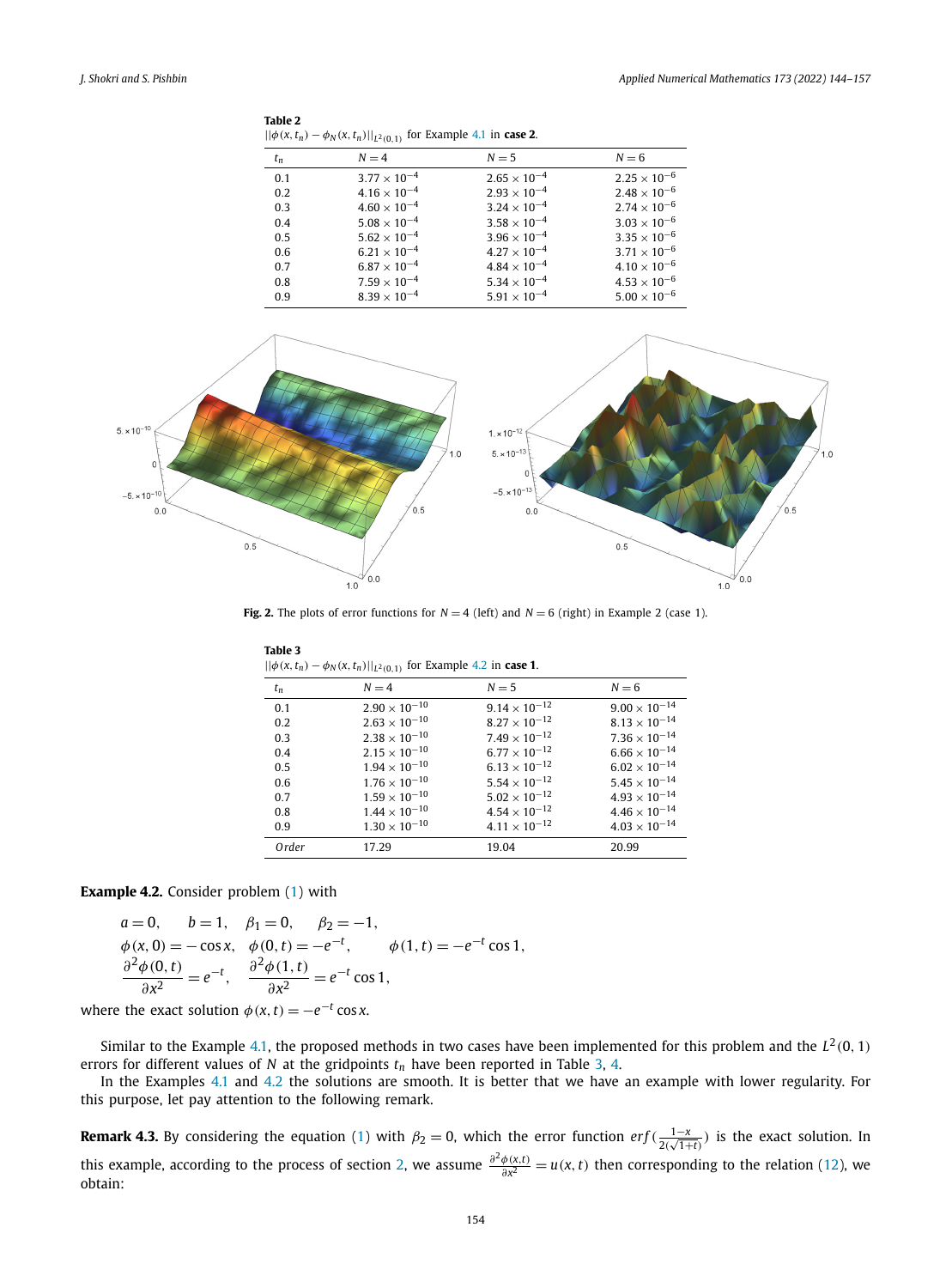<span id="page-11-0"></span>

| Table 4                                                                           |  |
|-----------------------------------------------------------------------------------|--|
| $  \phi(x, t_n) - \phi_N(x, t_n)  _{L^2(0,1)}$ for Example 4.2 in <b>case 2</b> . |  |

| $t_n$ | $N = 4$               | $N=5$                 | $N = 6$               |
|-------|-----------------------|-----------------------|-----------------------|
| 0.1   | $1.44 \times 10^{-4}$ | $1.30 \times 10^{-4}$ | $9.37 \times 10^{-7}$ |
| 0.2   | $1.30 \times 10^{-4}$ | $1.18 \times 10^{-4}$ | $4.87 \times 10^{-7}$ |
| 0.3   | $1.18 \times 10^{-4}$ | $1.07 \times 10^{-4}$ | $4.41 \times 10^{-7}$ |
| 0.4   | $1.07 \times 10^{-4}$ | $9.69 \times 10^{-5}$ | $3.98 \times 10^{-7}$ |
| 0.5   | $9.69 \times 10^{-5}$ | $8.76 \times 10^{-5}$ | $3.60 \times 10^{-7}$ |
| 0.6   | $8.77 \times 10^{-5}$ | $7.93 \times 10^{-5}$ | $3.26 \times 10^{-7}$ |
| 0.7   | $7.93 \times 10^{-5}$ | $7.17 \times 10^{-5}$ | $2.96 \times 10^{-7}$ |
| 0.8   | $7.18 \times 10^{-5}$ | $6.49 \times 10^{-5}$ | $2.67 \times 10^{-7}$ |
| 0.9   | $6.49 \times 10^{-5}$ | $5.87 \times 10^{-5}$ | $2.45 \times 10^{-7}$ |



**Fig. 3.** The plots of error functions for  $N = 4$  (left) and  $N = 6$  (right) in Example 3 (case 1).

| Table 5                                                                           |  |
|-----------------------------------------------------------------------------------|--|
| $  \phi(x, t_n) - \phi_N(x, t_n)  _{L^2(0,1)}$ for Example 4.4 in <b>case 1</b> . |  |

|       | $11.7 \times 11.7 \times 11.7 \times 11.7 \times 11.7 \times 11.7 \times 11.7 \times 11.7 \times 11.7 \times 11.7 \times 11.7 \times 11.7 \times 11.7 \times 11.7 \times 11.7 \times 11.7 \times 11.7 \times 11.7 \times 11.7 \times 11.7 \times 11.7 \times 11.7 \times 11.7 \times 11.7 \times 11.7 \times 11.7 \times 11.7 \times 11.7 \times 11.7 \times 11.7 \times 11.7 \times 11.$ |                        |                        |
|-------|-------------------------------------------------------------------------------------------------------------------------------------------------------------------------------------------------------------------------------------------------------------------------------------------------------------------------------------------------------------------------------------------|------------------------|------------------------|
| $t_n$ | $N = 4$                                                                                                                                                                                                                                                                                                                                                                                   | $N=5$                  | $N = 6$                |
| 0.1   | $2.62 \times 10^{-8}$                                                                                                                                                                                                                                                                                                                                                                     | $1.59 \times 10^{-9}$  | $5.44 \times 10^{-11}$ |
| 0.2   | $2.02 \times 10^{-8}$                                                                                                                                                                                                                                                                                                                                                                     | $1.09 \times 10^{-9}$  | $3.92 \times 10^{-11}$ |
| 0.3   | $1.58 \times 10^{-8}$                                                                                                                                                                                                                                                                                                                                                                     | $7.25 \times 10^{-10}$ | $2.88 \times 10^{-11}$ |
| 0.4   | $1.26 \times 10^{-8}$                                                                                                                                                                                                                                                                                                                                                                     | $5.62 \times 10^{-10}$ | $2.15 \times 10^{-11}$ |
| 0.5   | $1.01 \times 10^{-8}$                                                                                                                                                                                                                                                                                                                                                                     | $4.16 \times 10^{-10}$ | $1.63 \times 10^{-11}$ |
| 0.6   | $8.29 \times 10^{-9}$                                                                                                                                                                                                                                                                                                                                                                     | $3.14 \times 10^{-10}$ | $1.26 \times 10^{-11}$ |
| 0.7   | $6.83 \times 10^{-9}$                                                                                                                                                                                                                                                                                                                                                                     | $2.41 \times 10^{-10}$ | $9.87 \times 10^{-12}$ |
| 0.8   | $5.69 \times 10^{-9}$                                                                                                                                                                                                                                                                                                                                                                     | $1.87 \times 10^{-10}$ | $7.81 \times 10^{-12}$ |
| 0.9   | $4.78 \times 10^{-9}$                                                                                                                                                                                                                                                                                                                                                                     | $1.48 \times 10^{-10}$ | $6.25 \times 10^{-12}$ |

$$
\phi(x,t) = g_1(t) + \frac{x}{b}(g_2(t) - g_1(t)) - \frac{x}{b} \int_0^b (b - t_1)u(t_1,t)dt_1 + \int_0^x (x - t_1)u(t_1,t)dt_1,
$$
\n(35)

and

$$
u(x,t) = \hat{f}(x,t) + \int_{a}^{b} K_1(x,t_1)u(t_1,t)dt_1 + \int_{a}^{b} K_2(x,t_1)\frac{\partial u(t_1,t)}{\partial t}dt_1
$$
  
+ 
$$
\int_{a}^{x} K_3(x,t_1)u(t_1,t)dt_1 + \int_{a}^{x} K_4(x,t_1)\frac{\partial u(t_1,t)}{\partial t}dt_1,
$$
 (36)

where

$$
\hat{f}(x,t) = \frac{1}{\beta_1} (g'_1(t) + \frac{x}{b} (g'_2(t) - g'_1(t)),
$$
\n
$$
K_1(x,t_1) = 0, \qquad K_2(x,t_1) = -\frac{1}{\beta_1} (b-t)x,
$$
\n
$$
K_3(x,t_1) = 0, \qquad K_4(x,t_1) = \frac{1}{\beta_1} (x-t_1).
$$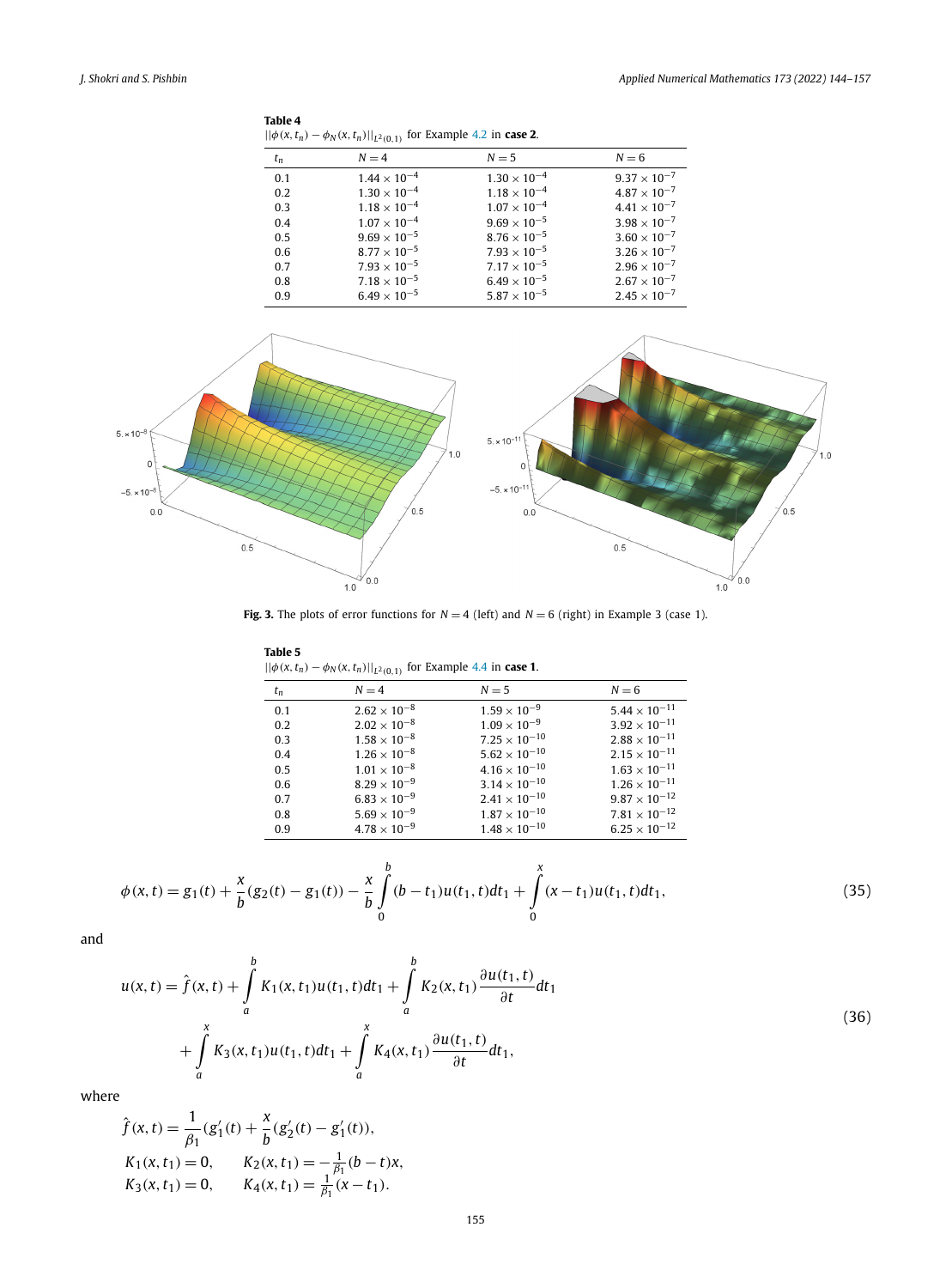| $t_n$ | $N = 4$               | $N=5$                 | $N = 6$               |
|-------|-----------------------|-----------------------|-----------------------|
| 0.1   | $1.22 \times 10^{-5}$ | $5.45 \times 10^{-7}$ | $2.63 \times 10^{-8}$ |
| 0.2   | $1.01 \times 10^{-5}$ | $4.17 \times 10^{-7}$ | $2.05 \times 10^{-8}$ |
| 0.3   | $8.50 \times 10^{-6}$ | $3.26 \times 10^{-7}$ | $1.60 \times 10^{-8}$ |
| 0.4   | $7.20 \times 10^{-6}$ | $2.54 \times 10^{-7}$ | $1.28 \times 10^{-8}$ |
| 0.5   | $6.16 \times 10^{-6}$ | $2.00 \times 10^{-7}$ | $1.22 \times 10^{-8}$ |
| 0.6   | $5.32 \times 10^{-6}$ | $1.61 \times 10^{-7}$ | $2.03 \times 10^{-8}$ |
| 0.7   | $4.63 \times 10^{-6}$ | $1.30 \times 10^{-7}$ | $9.85 \times 10^{-9}$ |
| 0.8   | $4.06 \times 10^{-6}$ | $1.07 \times 10^{-7}$ | $6.02 \times 10^{-9}$ |
| 0.9   | $3.58 \times 10^{-6}$ | $9.01 \times 10^{-8}$ | $4.99 \times 10^{-9}$ |

<span id="page-12-0"></span>**Table 6** | $|\phi(x, t_n) - \phi_N(x, t_n)|$ | $|_{L^2(\Omega, 1)}$  for Example 4.4 in **case 2**.

**Example 4.4.** In this example we consider relations [\(35](#page-11-0)) and [\(36\)](#page-11-0) respectively, instead of [\(10\)](#page-3-0) and [\(12\)](#page-3-0) for the problem ([1](#page-1-0)) with

$$
a = 0, \t b = 1, \t \beta_1 = 1, \t \beta_2 = 0,
$$
  
\n
$$
\phi(x, 0) = erf(\frac{1 - x}{2}), \t \phi(0, t) = erf(\frac{1}{2(\sqrt{1 + t})}), \t \phi(1, t) = 0,
$$
  
\n
$$
\frac{\partial^2 \phi(0, t)}{\partial x^2} = -\frac{e^{-\frac{1}{4(1 + t)}}}{2\sqrt{\pi}(1 + t)^{\frac{3}{2}}}, \t \frac{\partial^2 \phi(1, t)}{\partial x^2} = 0,
$$

where the exact solution  $\phi(x, t) = erf(\frac{1-x}{2(\sqrt{1+t})}).$ 

Similar to the Examples [4.1](#page-9-0) and [4.2](#page-10-0), the proposed methods in two cases have been implemented for this problem and the  $L^2(0, 1)$  errors for different values of N at the gridpoints  $t_n$  have been reported in Table [5](#page-11-0), 6. Plots of the error functions for *N* = 4*,* 6 in the Examples [4.1,](#page-9-0) [4.2,](#page-10-0) 4.4 (**case 1**) are also given in Figs. [1,](#page-9-0) [2](#page-10-0) and [3](#page-11-0). From the Tables [1](#page-9-0), [3](#page-10-0), [5](#page-11-0) and [2,](#page-10-0) [4](#page-11-0), 6 we observe that the results obtained by **case 1** are more accurate than the direct spectral Tau method in **case 2** to solve these Examples.

### **5. Conclusion**

This paper proposes a numerical method for the fourth-order partial differential equation with boundary conditions based on spectral methods. We transformed this partial differential equation into the Volterra-Fredholm integral equation to investigate the convergence analysis of the proposed numerical method. The most important contribution of this work is that the result obtained from using the Tau method to solve the converted problem (Volterra-Fredholm integral equation) is more significant compared to the solving of PDE problem directly by the Tau method.

#### **References**

- [1] Sz. Andras, [Fredholm-Volterra](http://refhub.elsevier.com/S0168-9274(21)00332-9/bib49B7559C10E7BB9D7979C398CB5F4A59s1) equations, Pure Math. Appl. 13 (1–20) (2002) 21–30.
- [2] A. Brandt, in: J. Fish (Ed.), Multiscale Methods: Bridging the Scales in Science and [Engineering,](http://refhub.elsevier.com/S0168-9274(21)00332-9/bib86A45EED8AF7CFB2FAB6A8230E95B5A7s1) Oxford University Press, New York, 2009, p. 193.
- [3] A. Brandt, in: W. Hackbusch, U. [Trottenberg](http://refhub.elsevier.com/S0168-9274(21)00332-9/bib55CE311F49FD2853E5108AFE0FA474AEs1) (Eds.), Multigrid Methods, Springer, New York, 1982, p. 220.
- [4] H. Brunner, [Collocation](http://refhub.elsevier.com/S0168-9274(21)00332-9/bib8CED689733D29D5FD000C97BACD9B9D1s1) Methods for Volterra Integral and Related Functional Equations, Cambridge University Press, 2004.
- [5] C. Canuto, M.Y. Hussaini, A. Quarteroni, T.A. Zang, Spectral Methods Fundamentals in Single Domains, [Springer-Verlag,](http://refhub.elsevier.com/S0168-9274(21)00332-9/bibAAB3238922BCC25A6F606EB525FFDC56s1) 2006.
- [6] H. Caglar, N. Caglar, Fifth-degree B-spline solution for a [fourth-order](http://refhub.elsevier.com/S0168-9274(21)00332-9/bibD577D34092BBFC9C35C6D16BA03CF814s1) parabolic partial differential equations, Appl. Math. Comput. 201 (1) (2008) [597–603.](http://refhub.elsevier.com/S0168-9274(21)00332-9/bibD577D34092BBFC9C35C6D16BA03CF814s1)
- [7] S. Chakraverty, H. Rezazadeh, Davood Domiri Ganji, On the solution of time-fractional dynamical model of Brusselator reaction-diffusion system arising in chemical reactions, Math. Methods Appl. Sci. (2020) 1–11, [https://doi.org/10.1002/mma.6141.](https://doi.org/10.1002/mma.6141)
- [8] M. Dehghan, J. Manafian, The solution of the variable coefficients fourth-order parabolic partial differential equations by the homotopy [perturbation](http://refhub.elsevier.com/S0168-9274(21)00332-9/bib9DB7A354373FC053A0EC8DED8D23E567s1) method, Z. [Naturforsch.](http://refhub.elsevier.com/S0168-9274(21)00332-9/bib9DB7A354373FC053A0EC8DED8D23E567s1) A 64 (2009) 420–430.
- [9] W. Gao, H. [Rezazadeh,](http://refhub.elsevier.com/S0168-9274(21)00332-9/bib7C92CF1EEE8D99CC85F8355A3D6E4B86s1) Z. Pinar, H.M. Baskonus, Novel explicit solutions for the nonlinear Zoomeron equation by using newly extended direct algebraic [technique,](http://refhub.elsevier.com/S0168-9274(21)00332-9/bib7C92CF1EEE8D99CC85F8355A3D6E4B86s1) Opt. Quantum Electron. 52 (2020).
- [10] F. Ghoreishi, M. Hadizadeh, Numerical computation of the Tau approximation for the [Volterra–Hammerstein](http://refhub.elsevier.com/S0168-9274(21)00332-9/bib71312B191BC55DF98ABFC14C79F51B40s1) integral equations, Numer. Algorithms 52 (2009) [541–559.](http://refhub.elsevier.com/S0168-9274(21)00332-9/bib71312B191BC55DF98ABFC14C79F51B40s1)
- [11] D. Gottlieb, S.A. Orszag, Numerical Analysis of Spectral Methods, SIAM, [Philadelphia,](http://refhub.elsevier.com/S0168-9274(21)00332-9/bibCDCFD9A3E290CB14AD4744E48B2D41F8s1) 1986, 4th print.
- [12] M.A. Hajji, K. Al-Khaled, Numerical methods for nonlinear fourth-order boundary value problems with [applications,](http://refhub.elsevier.com/S0168-9274(21)00332-9/bib5DDB6A606D19DCC870F23726F2830CE8s1) Int. J. Comput. Math. 85 (1) (2008) [83–104.](http://refhub.elsevier.com/S0168-9274(21)00332-9/bib5DDB6A606D19DCC870F23726F2830CE8s1)
- [13] M. Hosseini Aliabadi, The Buchstab's function and the [operational](http://refhub.elsevier.com/S0168-9274(21)00332-9/bib66EDC8224A054DF176D755AE82BC7FB7s1) Tau method, Korean J. Comput. Appl. Math. 7 (3) (2000) 673–683.
- [14] M. Hosseini Aliabadi, The application of the operational Tau method on some stiff system of ODEs, Int. J. Appl. Math. 2 (9) (2000) [1027–1036.](http://refhub.elsevier.com/S0168-9274(21)00332-9/bib9596280D73F4C278A2878E7D6383B5EBs1)
- [15] M. Hosseini Aliabadi, Solving ODE BVPs using the perturbation term of the Tau method over [semi-infinite](http://refhub.elsevier.com/S0168-9274(21)00332-9/bibE5CA51105F933C420E48EBAA2ABAFB35s1) intervals, Far East J. Appl. Math. 4 (3) (2000) [295–303.](http://refhub.elsevier.com/S0168-9274(21)00332-9/bibE5CA51105F933C420E48EBAA2ABAFB35s1)
- [16] M. Hosseini Aliabadi, E.L. Ortiz, [Numerical](http://refhub.elsevier.com/S0168-9274(21)00332-9/bib6050B64B6AD6FA8F163CA9E06C05A815s1) solution of feedback control systems equations, Appl. Math. Lett. 1 (1) (1988) 3–6.
- [17] M. Hosseini Aliabadi, E.L. Ortiz, [Numerical](http://refhub.elsevier.com/S0168-9274(21)00332-9/bib6A0CF6EDF20060344B465706B61719AAs1) treatment of moving and free boundary value problems with the Tau method, Comput. Math. Appl. 35 (8) [\(1998\)](http://refhub.elsevier.com/S0168-9274(21)00332-9/bib6A0CF6EDF20060344B465706B61719AAs1) 53–61.